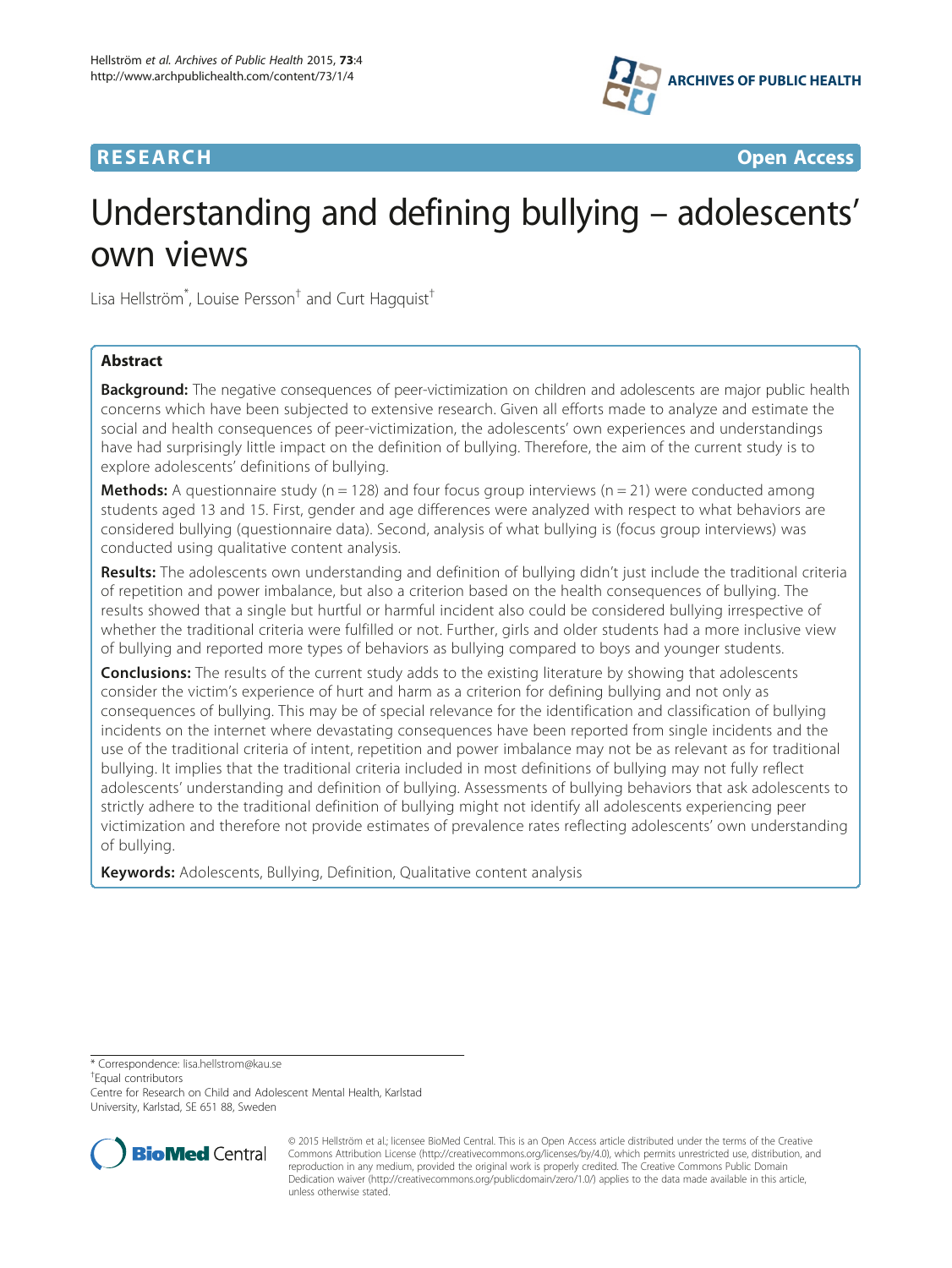# Background

Given the extensive research and efforts made to estimate the negative effects of peer-victimization, adolescents' own experiences and understandings have had surprisingly little impact on the definition of bullying. New forms of peervictimization over the internet, reflecting the changing social conditions among youth today may have altered adolescents' and children's views of what behaviors constitute bullying which may challenge previous definitions [[1,2\]](#page-7-0). Youth's judgment of what is considered unacceptable behavior (such as bullying) may in some sense be influenced by the exploitation of hurtful and humiliating behavior portrayed on television and on the internet [\[3-](#page-7-0)[5\]](#page-8-0). A persistent problem in bullying research is to decide where teasing ends and bullying begins [\[6](#page-8-0)]. The intent may be even harder to interpret in non-face-to-face situations over the internet. Given that prevalence rates are critical for planning treatment and prevention [\[7\]](#page-8-0), it is of great importance to have measurement instruments including definitions that correctly reflect peer relations among today's youth and that capture the entire phenomenon of bullying.

#### Definition of bullying

The most commonly used definitions of bullying are formulated by adults and researchers and state that bullying is intentional, repetitive aggressive behaviors including some sort of power imbalance between those involved [\[8](#page-8-0)]. Even if the rationale behind the criteria is to separate harmful behaviors from less harmful behaviors [\[9\]](#page-8-0), distinctions among different forms of peer-victimization need more empirical foundation [\[10](#page-8-0)]. Power imbalance and intention are used as criteria to separate bullying from other forms of aggressive behavior, but have proven hard to operationalize and capture in assessments among children [[11-13\]](#page-8-0). While repetition may be easier to operationalize and measure no generally accepted cut point for bullying exists [[14,15\]](#page-8-0).

#### Previous research

Studies have shown that children rarely include the traditional criteria of intent, repetition and power imbalance when defining bullying [\[7,16-19\]](#page-8-0). Girls tend to omit the traditional criteria and mention the effect on the target more often compared to boys [\[18-20\]](#page-8-0). In addition, younger children tend to report physical aggression as bullying more often, while older children more often report verbal aggression and social exclusion as examples of bullying [[6,16,21\]](#page-8-0). Despite the acknowledgement that children may hold a different understanding of bullying compared to those researching the problem, children's own view have had little or no impact on the definition of bullying. Rather, suggestions for solving these inconsistencies include adjusting children's definitions to better coincide with researcher's definitions [[18,22,23](#page-8-0)].

#### The current study

Among the studies exploring children's views on bullying, only few have been conducted with the purpose to take children's understandings into account when it comes to defining bullying. In addition, many of the earlier studies did not pick up on the different forms of cyberbullying that have increased exponentially in recent years, which justifies a re-examination and validation for the future. A few studies have specifically focused on children's definitions of cyberbullying [[1](#page-7-0)[,24](#page-8-0)], viewing it as a separate phenomenon compared to traditional forms of bullying. However, research has shown that negative incidents online are also linked to real-world antisocial behaviors [[25,26](#page-8-0)] and it has been suggested that traditional bullying and cyberbullying are rather two sides of the same coin [\[27](#page-8-0),[28\]](#page-8-0). For this reason, the current study did not seek to distinguish between traditional and cyber forms of bullying. For a wider comprehension, the current study will explore adolescents' definitions of bullying using both quantitative questionnaire data and qualitative data from focus group interviews. While quantitative methodology provides opportunities to make comparisons between different groups, the use of qualitative methodology offers possibilities to develop a deeper understanding of the culture and group processes involved in bullying [\[29\]](#page-8-0). The aim of the current study is to explore adolescents' definitions of bullying.

#### Method

#### **Participants**

This study is based on data collected in the spring of 2012 as part of a large project aimed at promoting mental health among schoolchildren (The Preventive School project). The study involved students in the ages 13 and 15 (Grades 7 and 9) from two schools. 128 students (60.9% girls) completed a web-based questionnaire and 21 students (8 girls and 13 boys) participated in four focus group interviews, with separate groups for girls and boys. Each group consisted of members from the same school and of the same school year. In school A students in Grade 7 participated in focus group interviews while students in Grade 9 participated in the questionnaire. In school B students in Grade 7 participated in the questionnaire while students in Grade 9 participated in focus group interviews.

# Procedure

Two schools were selected to be included in a web-based questionnaire study and a focus group study after agreement from the responsible principals. The schools were chosen because their large size was expected to provide a great variety and selection of students. First, the principals were each told to select and invite three classes to participate in the questionnaire study. A questionnaire was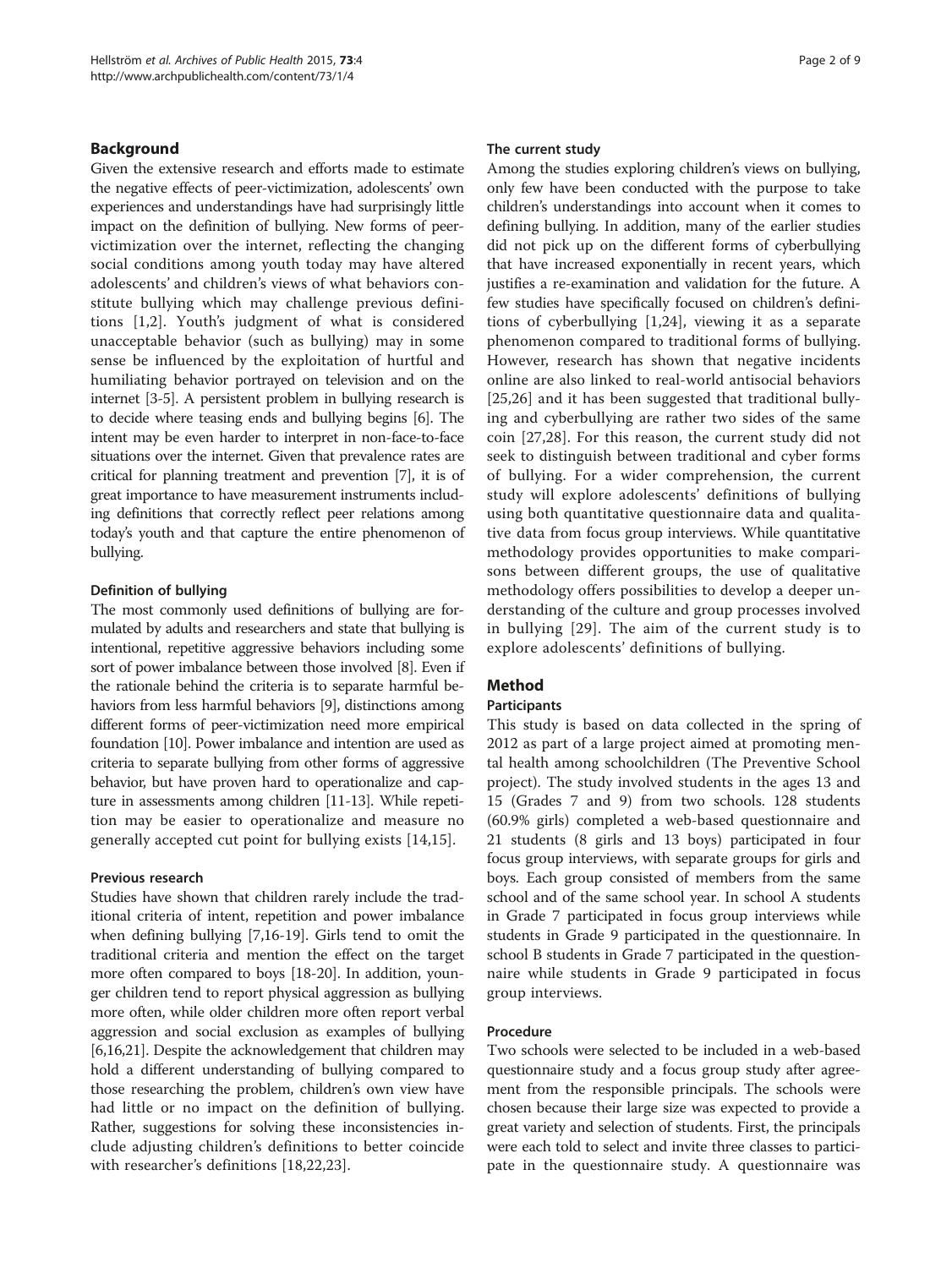designed and consisted of 24 behavior descriptions depicting varying conditions based on questions of bullying behaviors used in Olweus Bully/Victim Questionnaire (OBVQ) [[30](#page-8-0)]. The questions included the specific forms of bullying asked for in OBVQ with alternating use of the three bullying criteria intent, repetition and power imbalance. That is, the questions included none or any of the criteria for bullying (see Figure [1](#page-3-0)). The students were asked to answer whether they considered the behaviors to be bullying or not with a "yes" or "no" answer. The students were also given the opportunity to comment on their responses in an open-ended format. A researcher was on site when the students completed the questionnaire to answer potential questions. For the questionnaire study and the focus group study, the students and parents were given written information in advance and the students were informed that their participation was voluntary, that their answers were anonymous, and that they could terminate their participation at any point. The parents of the students in Grade 7 were asked to sign a written consent for their child's participation in the study. For students in Grade 9, parental consent was not required.

Second, all students in Grade 7 and 9 were asked to contact their class teacher if they wanted to participate in a focus group interview. The students who volunteered first were invited to participate. Four same-gender and same-age groups of 4–7 students were arranged and the interviews took place at the students' schools and lasted about an hour. The students were orally informed that they could choose to refrain from talking about any specific topic during the interview and they agreed to recording of the interview in writing. The interviewer [i.e. the first author] conducted the focus group interviews and a research colleague [public health researcher] assisted with follow-up questions and questions of clarification. The question of interest in the focus group interviews were "What do you think bullying is?" and was followed up by questions such as "can you develop what you just said", "what do you mean" and "can you give any examples". Before the focus group interviews ended the students were asked if they had anything to add or if they thought that something important had been left out of the discussion. Each focus group interview was transcribed verbatim.

# Analysis

First, different types of behavior that the adolescents considered to be bullying (questionnaire data) are reported. The differences in perceived bullying behaviors between boys and girls are tested among Grade 7 and Grade 9 students using Chi square statistics. In total, 48 significance tests were performed. Therefore, the Bonferroni adjustment [[31](#page-8-0)] was applied in order to adjust for the influence of multiple significance tests. This implies that the significance level for significant differences between girls and

boys in Grade 7 and Grade 9 was set to  $0.05/48 = 0.0010$ . Second, data analysis of the focus group interviews was conducted using qualitative content analysis [\[32\]](#page-8-0). Descriptions of what bullying is constituted the unit of analysis. First, the transcription of each focus group interview was read through several times to get a sense of the material. Second, meaning-carrying units which responded to the aim of the study were extracted. Third, the meaningcarrying units were condensed and abstracted into codes. In order to identify similarities and differences the codes were compared and then sorted into sub-categories (Table [1\)](#page-4-0). As the analysis proceeded, subcategories were subsequently clarified and adjusted and one main category emerged. The initial coding of the transcripts was performed by the first author, and the coded data were examined by the second and third author for emergent sub-categories. The interpretations were compared and discussed until consensus was reached. Comparisons were made with the context in each step of the analysis, to verify the empirical base of the data. The pupils answered in Swedish and the quotations cited were translated into English after the analysis.

# Results

Figure [1](#page-3-0) report results from the questionnaire study regarding adolescents' perception of what types of behaviors they considered as bullying. Chi square tests were performed to analyze gender and grade differences. Among Grade 9 students, significantly more girls compared to boys reported the following behaviors to be bullying: 'repeatedly write mean things on someone's facebook page or in a chat'  $(p \le 0.001)$ , 'sending several mean text messages to the same person' ( $p \le 0.001$ ), 'a group of students calling someone mean things'  $(p \le 0.001)$  and 'writing mean things to someone online who does not have many friends ( $p \le 0.001$ ). Similar results were found among Grade 7 students. While 'hitting someone for fun' was reported as bullying twice as often among boys in Grade 7 (15%) compared to girls in Grade 7 (7%), the differences were non-significant. The results revealed that in general, students in Grade 9 more often reported the different behaviors as bullying compared to students in Grade 7. Students in Grade 9 reported behaviors such as social exclusion to be bullying more often compared to students in Grade 7, e.g., 'constantly ignoring someone or not talk to this person, and 'during recess decide who can participate (or not participate) in games or other activities'. Comments regarding their responses included circumstances under which the adolescents were more likely to consider the behaviors as bullying, namely; the effect on the victim (e.g., 'I think it's bullying when the person being exposed think it's bullying… If it's for fun it doesn't have to be bullying, as long as no one feels bullied'); if both parties are in on it (e.g., 'posting an embarrassing photo can be okay, if the person is in on it, or if it's posted in a Facebook-group where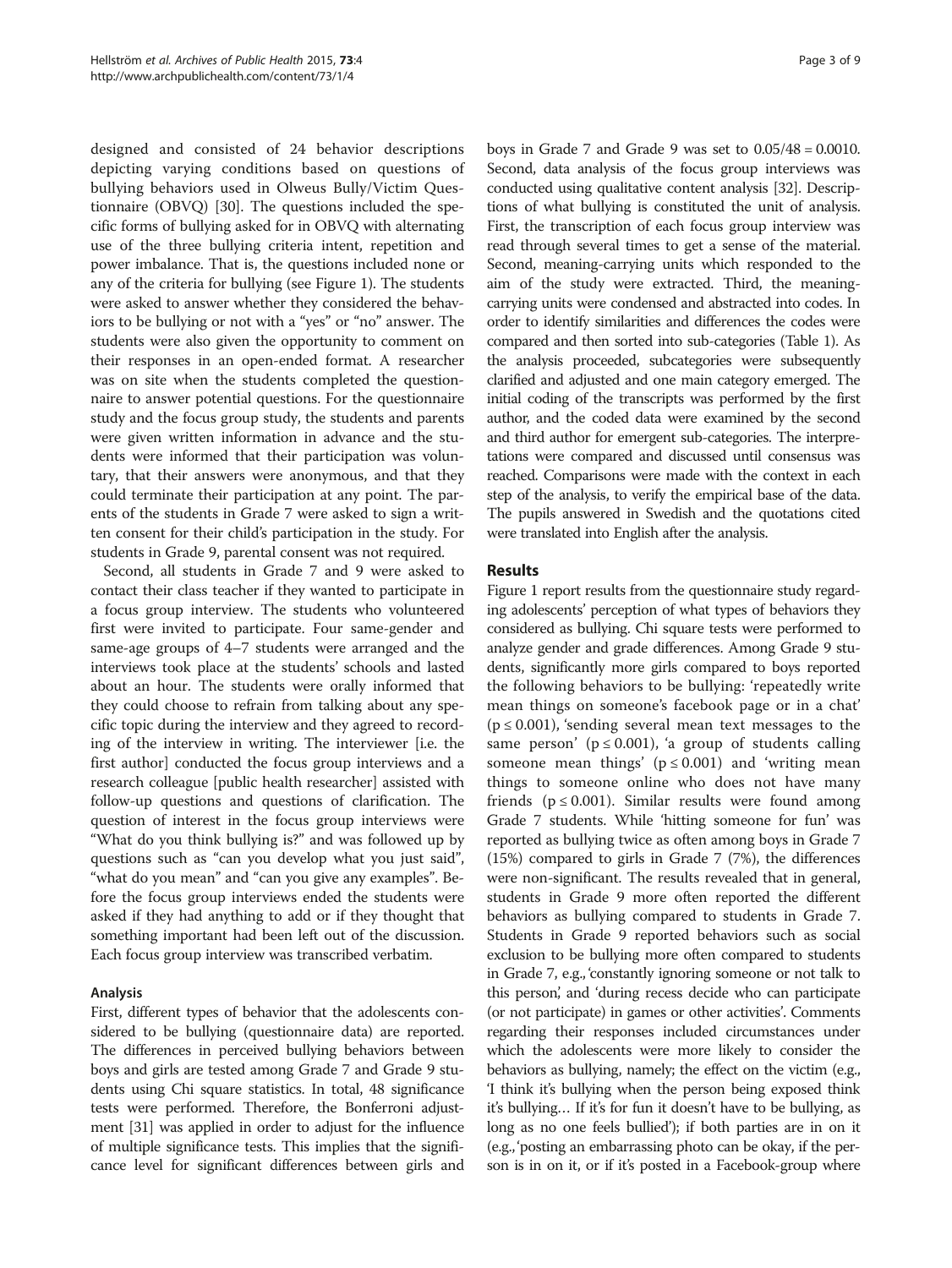Figure 1 Behaviors reported as bullying (%) among girls and boys participating in The Preventive School project in Sweden 2012: results for adolescents in Grade 7 presented at the left and Grade 9 presented at the right (95% C.I.). [Note: s.o. is used as an abbreviation for someone].

<span id="page-3-0"></span>

| Grade 7 | Girls<br>Boys                           | Grade 9 |
|---------|-----------------------------------------|---------|
|         | A group of students                     |         |
|         | calling s.o. mean things                |         |
|         | Two people forcing s.o.                 |         |
|         | to do something                         |         |
|         | Sending several mean text               |         |
|         | messages<br>to the same person          |         |
|         | Writing mean things to s.o.             |         |
|         | online<br>who doesn't have many friends |         |
|         | Always laugh at s.o.                    |         |
|         | when that person talks                  |         |
|         | Spreading numerous false                |         |
|         | rumors about s.o.                       |         |
|         | Excluding s.o. from                     |         |
|         | the peer group                          |         |
|         | A group of students destroying          |         |
|         | another student's things                |         |
|         | Forcing s.o. to give                    |         |
|         | away their money                        |         |
|         | Hitting s.o.                            |         |
|         | who is weaker                           |         |
|         | Repeatedly write mean things            |         |
|         | on s.o. facebook page/chat              |         |
|         | Posting an embarassing photo            |         |
|         | of s.o.<br>on internet for all to see   |         |
|         | Spread a rumor about s.o.               |         |
|         | that is not true                        |         |
|         | Destroying something that               |         |
|         | belongs to s.o. else                    |         |
|         | Mocking                                 |         |
|         | somebody                                |         |
|         | Teasing s.o.                            |         |
|         | who is younger                          |         |
|         | Teasing s.o.                            |         |
|         | who is the same age                     |         |
|         | Sending an embarassing photo            |         |
|         | to s.o. by e-mail or text message       |         |
|         | During recess decide who can            |         |
|         | participate in games/activities         |         |
|         | Sending an embarassing photo            |         |
|         | to s.o. in an e-mail                    |         |
|         | Constantly ignoring s.o.                |         |
|         | or not talk to this person              |         |
|         | Not allowing s.o                        |         |
|         | to join                                 |         |
|         | Not listen when                         |         |
|         | s.o. is talking                         |         |
|         | Hitting s.o.                            |         |
|         | for fun                                 |         |
|         |                                         |         |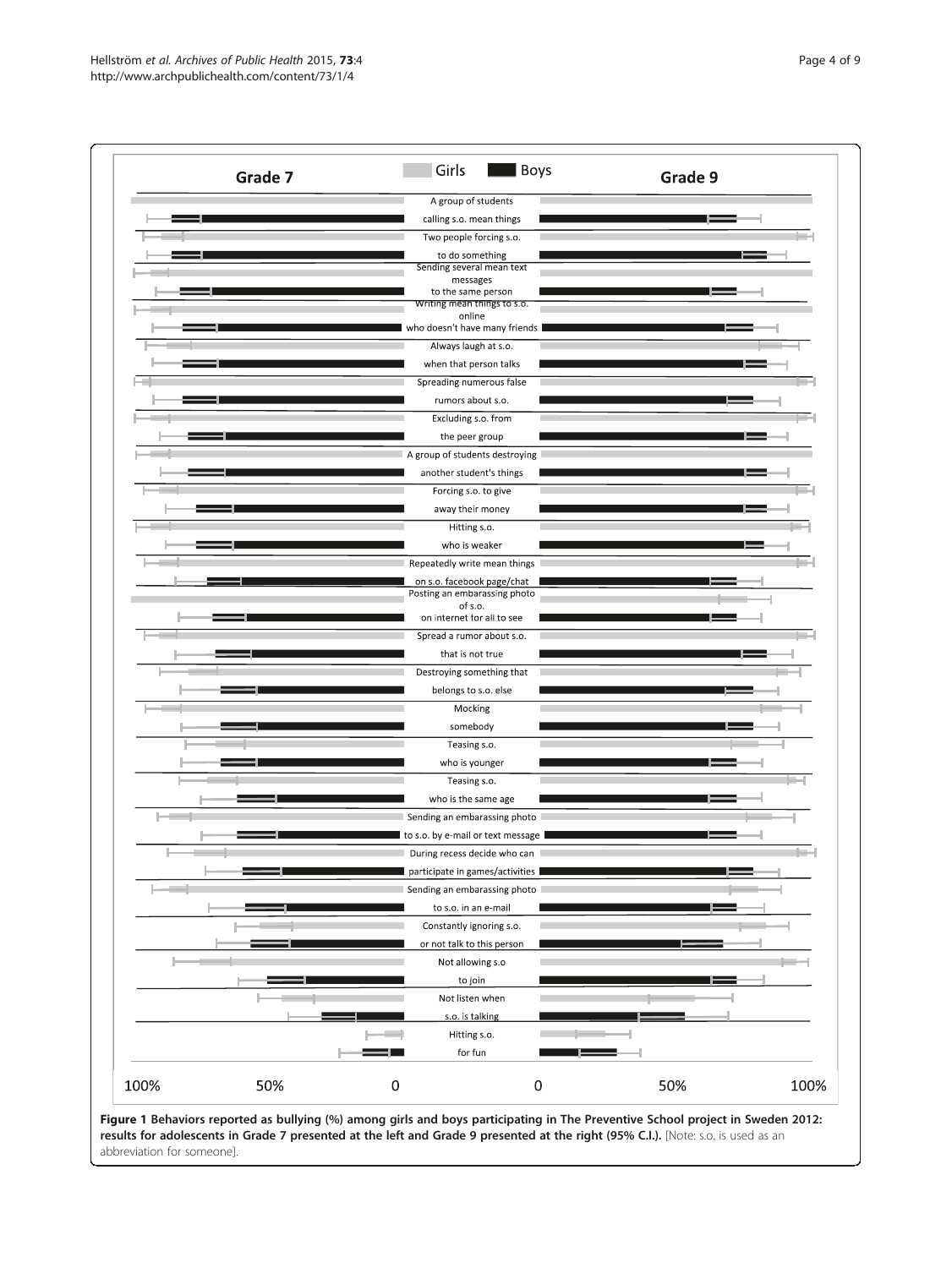# <span id="page-4-0"></span>Table 1 Qualitative content analysis of what adolescents in The Preventive School project (Sweden, 2012) think bullying is

| Meaning-carrying unit                                                                                                                                                                                       | Condensed meaning-carrying unit                                                                                             | Code                                         | Sub-category          | Category             |
|-------------------------------------------------------------------------------------------------------------------------------------------------------------------------------------------------------------|-----------------------------------------------------------------------------------------------------------------------------|----------------------------------------------|-----------------------|----------------------|
| I believe that bullying is more like you can<br>only know yourself if you have been bullied or<br>not, I think. Because you have everybody think<br>differently about what bullying is.                     | One can only know yourself if you are<br>being bullied or not because everyone<br>thinks differently about what bullying is | Only you can know if<br>you've been bullied  | Self-interpretation   | The core of bullying |
| may think it is bullying but someone else may<br>not think it's bullying. So it could be really different.                                                                                                  | I may think that something is bullying but<br>someone else does not think it's bullying                                     | Think differently about<br>what bullying is. | Self-interpretation   | The core of bullying |
| It is one person being oppressed by the other.<br>So one who feels weaker. Maybe does not dare<br>to say what he or she thinks. And then the other<br>oppresses that person. Then it's more like bullying   | One who becomes oppressed and feels<br>weaker. Does not dare say what he or<br>she thinks                                   | A weaker person being<br>oppressed           | Behavior descriptions | The core of bullying |
| If you post a picture and someone writes ugly<br>well the one who becomes a victim of bullying<br>posts a picture, and the other says ugly things<br>well, writes ugly things  like comments to the picture | You post a picture and someone writes<br>ugly comments to the picture                                                       | Write ugly comments<br>to pictures           | Behavior descriptions | The core of bullying |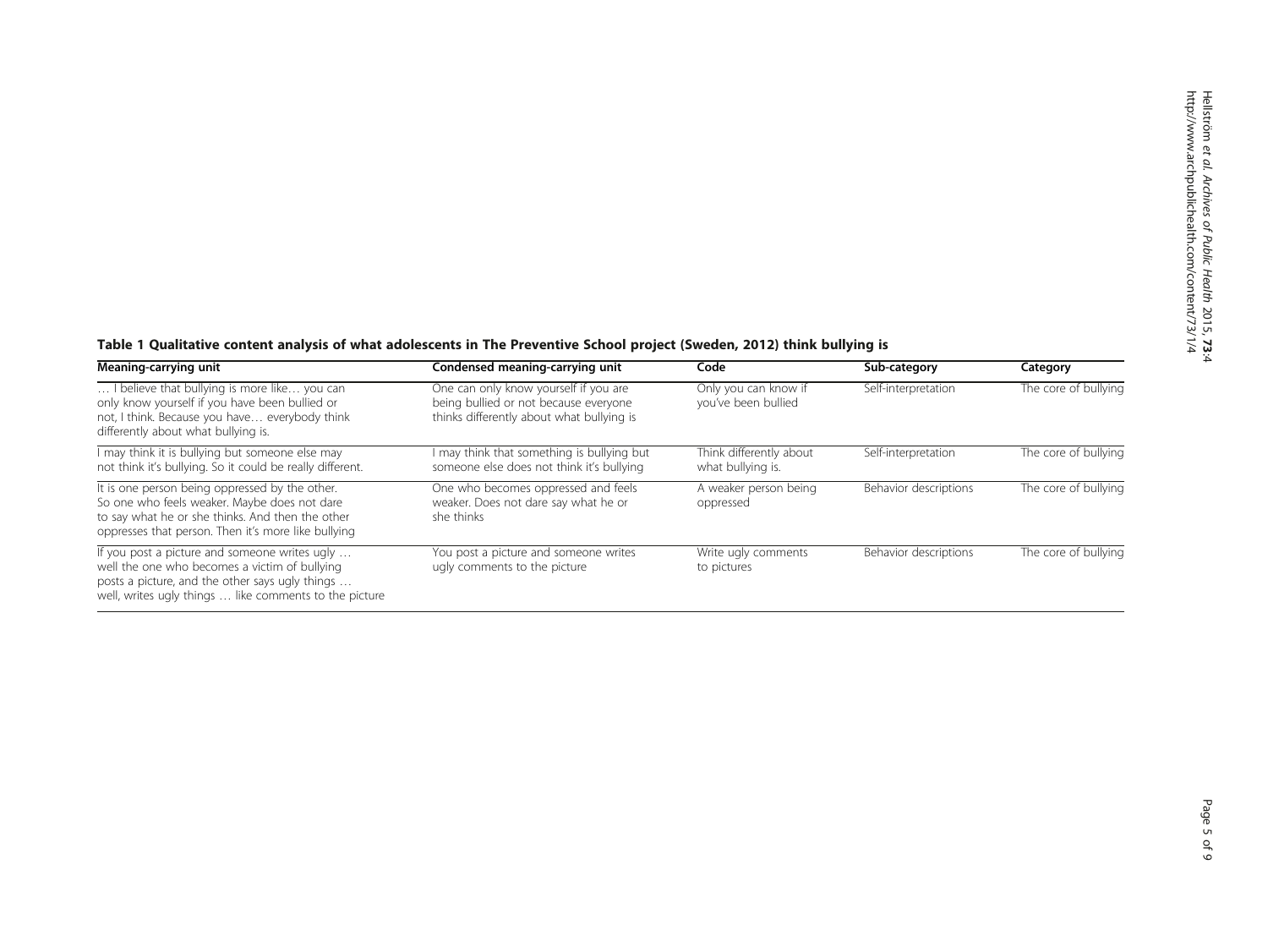similar photos are posted'); repetition (e.g., 'much of it is bullying but it depends if the behavior is repeated'); and intent ('it depends whether you mean it or not').

One main category and three sub-categories emerged from the analysis of the focus group interviews. The main category was: 'The core of bullying'.

### The core of bullying

The core of bullying includes different aspects that the adolescents used to describe what bullying is, and consists of three sub-categories; behavior descriptions, self-interpretation, and something hurtful.

### Behavior descriptions

According to the adolescents, bullying behavior included; teasing, giving nasty comments, fussing, oppression or threats with words. Often, comments were used as a way to oppress someone else and consisted of jokes about where you come from, your clothes or the way you look. Boys were perceived as more straightforward in their comments 'they [boys] are frank…they can say 'what an ugly hat you have'. But a girl wouldn't do that, she would whisper it' [Girl, age 13]. It was expressed that bullying behaviors such as hitting, pushing or tackling someone were more common among boys and that they often egg on each other to retaliate and to not back down when they are in arguments. Expectations from adults were also mentioned as a possible explanation for gender differences in bullying behavior;

'Among teachers and grown-ups for example, if it's boys fighting or if it would be some girls fighting physically… I mean, it's not as acceptable. Therefore, it is easier to take it verbally. Instead of…or you will be judged somehow…a thousand times just because you hit someone. Not a lot of girls fight physically…' [Girl, age 15].

Other bullying behaviors mentioned by the adolescents were talking behind someone's back, whisper and looking down on someone, spreading rumors, giving glances, ignoring, avoiding, or ejecting someone from the group. Bullying also included malicious behavior for example posting pictures and mean comments on social media sites such as Facebook and Twitter. Repeated jokes could also turn into bullying within the peer-group. Recurrent events happening over a long time-period were described as essential for defining bullying behaviors 'Because they are joking… but if they repeat it, it automatically becomes bullying I think' [Girl, age 15]. The adolescents pointed out that in contrast to bullying, occasional arguments or fights were solved right away and all involved had an equal share in the argument and in the chance of "winning". Bullying was further described as behaviors involving a

group against a single individual or as quarrel between two persons where one had difficulty standing up for himself or herself.

#### Self-interpretation

It emerged that determining the circumstances for when a behavior should be considered bullying was very much a question of self-interpretation. It was expressed that not being able to interpret the tone of voice or facial expression made it harder to separate jokes from bullying, especially over the internet. The adolescents further mentioned that when someone takes offense and feels bad as a consequence the incident should be considered bullying. Even if it just happens once and even if it was meant as a joke 'I think the line should be drawn when someone stops laughing' [Boy, age 13]. However, this boundary could be different for different people 'I mean, I think it's hard to know what bullying is. That's why I think that you are the only one who can decide whether you've been bullied or not. Because…everyone thinks differently so it's really hard to know' [Girl, age 15]. It emerged that if you knowingly bully someone, some adolescents considered it to be bullying even if the person did not get offended while some adolescents argued that the victim has to be offended for it to be considered bullying.

#### Something hurtful

The adolescents described bullying as something hurtful that leads to negative health consequences. Verbal bullying in particular leaves scares that lead to low self-esteem and feelings of not being good enough. Being different and standing out could mean that no one wants to be with you and that you sometimes have to stand the bullying in order not to be alone 'If you really get bullied, I mean real bullying than maybe…you shouldn't even be with them. But otherwise you have to walk around alone' [Girl, age 13]. It was expressed that bullying leads to sadness, especially if you are bullied due to reasons you cannot change and if no one backs you up. Bullying taking place both at school and on the internet were seen as particularly hurtful. According to the adolescents, the comfort of hiding behind a computer screen often made bullying incidents online more aggressive and rawer compared to bullying in real life. Despite this, the adolescents meant that incidents online were easier to dismiss 'It's easier to keep your distance on the internet. It's easier to ignore. I don't think that you take it as serious…there are more ways to remove that person from your life…like Facebook, you can just block someone…you can't do that in real life' [Boy, age 15].

# **Discussion**

The current study was conducted to explore adolescents' definitions of bullying. The questionnaire results show that older students are generally more inclusive when it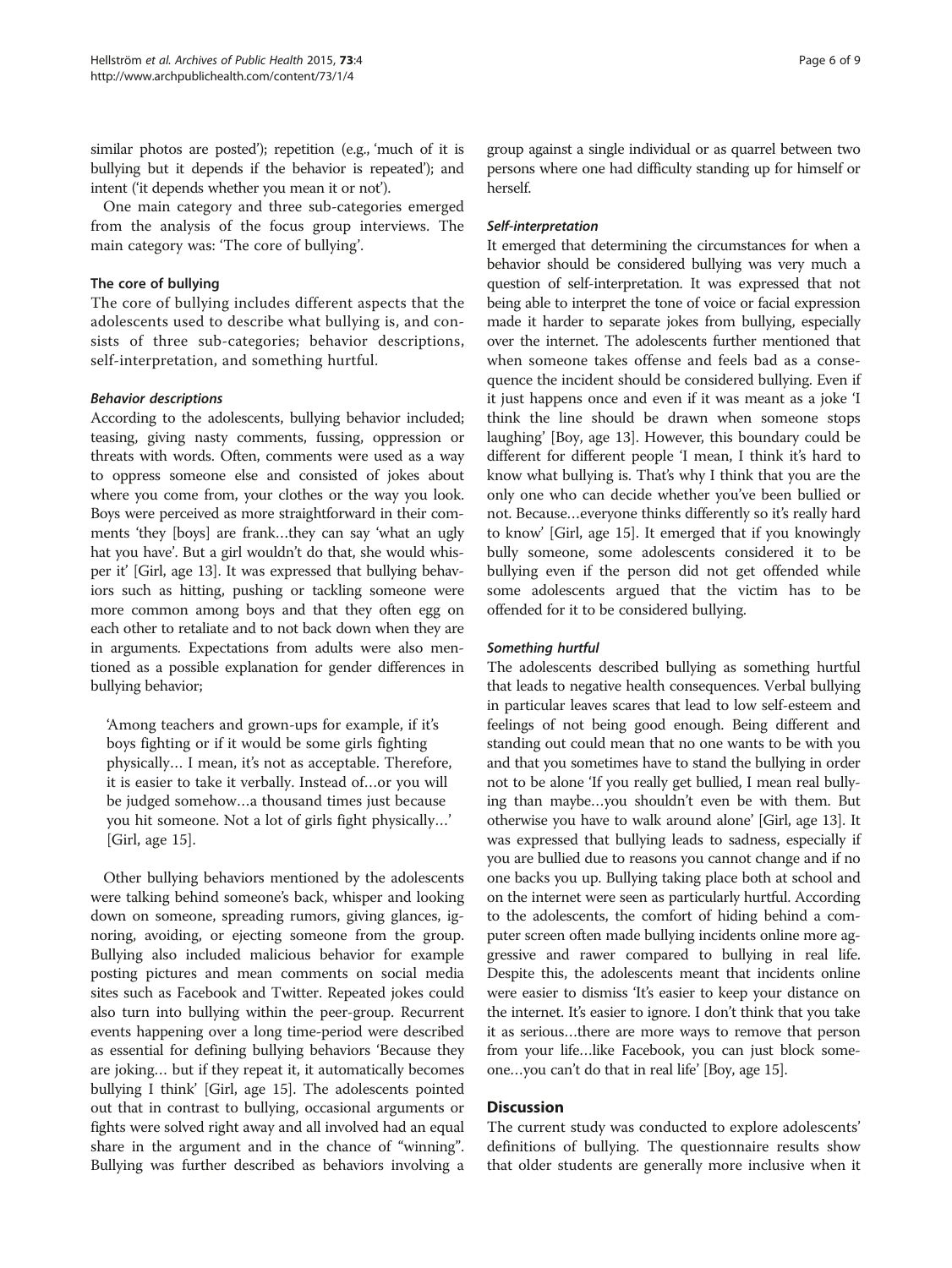comes to determining what types of behaviors constitute bullying compared to younger students. The older students reported more types of behaviors as bullying and more often reported behaviors such as social exclusion as bullying compared to the younger students. The present findings are similar to those of others [\[21,33,34](#page-8-0)] who suggest that children's understandings of bullying change with age and younger children more often view aggressive behaviors such as fighting as bullying while older students often have a more differentiated understanding of bullying including non-physical behaviors such as verbal aggression and social exclusion in their perception of bullying behaviors. Regarding gender differences, the boys in the current study reported fewer behaviors as bullying in comparison to the girls and a larger proportion of girls compared to boys considered behaviors on the internet and behaviors involving the peer group as bullying. While some researchers have found no gender differences in understanding and defining bullying behavior [\[16,21,33](#page-8-0)], others have shown that females in general tend to define behaviors as bullying more often and to ascribe more severity to different behaviors and boys tend to classify potential conflicts as harmless horseplay [\[23,35\]](#page-8-0). This could be a conscious coping strategy among boys and could also be an explanation of why boys are more restricted in their responses of what is considered bullying. Recent research has shown that girls tend to be more engaged in bullying online [\[36\]](#page-8-0), which could explain why girls interpret aggression online as bullying more often compared to boys.

The adolescents in the current study defined and described bullying behavior by including some of traditional criteria included in most definitions of bullying [\[8](#page-8-0)], i.e., repetition and power imbalance, while intent was not highly emphasized. There was an agreement among the adolescents that inequality is common in bullying such as one person not being able to defend oneself. Hence, when those involved stood up for themselves it was seen more like common brawl. However, the adolescents found it hard to identify the exact circumstances for when a particular behavior should be considered bullying, especially over the internet. On the one hand, it was described that repeated behaviors, even jokes, was automatically considered bullying. On the other hand, even occasional incidents could be considered bullying if the victimized person felt bad as a consequence, irrespective the intent behind the behavior. The line was drawn when the person stops laughing.

The idea behind including intention, repetition and power imbalance in the definition of bullying is to single out the most harmful behaviors [\[9](#page-8-0)]. However, there is some disagreement in the bullying literature whether the effect on the victim is implicitly stated in most definitions of bullying [[16](#page-8-0)-[18](#page-8-0)]. Although previous studies on children's and adolescents' definition of bullying have indicated that

they often describe bullying as negative behaviors with harmful consequences [\[7,22,37\]](#page-8-0), the results from this study show that adolescents' also focus on the victim's feelings to decide whether a behavior should be defined as bullying. Children's focus on the victim's experience rather than the bully's intent has been reported by a few others [[16,17\]](#page-8-0). In contrast to most research reporting the negative effect on the victim only as a consequence of bullying, the results in the current study show that adolescents also include the negative experience of the victim as a criterion for defining bullying. Since the effect on the victim is judged subjectively, its interpretation may vary greatly due to individual vulnerabilities. Despite this, the established association between distress and peer-victimization may justify an inclusion of the negative effect on the victim as a criterion for bullying [\[38\]](#page-8-0). Incidents that could be seen as irrelevant for outsiders may be of major importance for the exposed child [\[39\]](#page-8-0). Discrepancies in adults' and children's views become problematic if studies on bullying rely on definitions that children are not able to relate to; e.g. the risk for miscommunication and passive responses by adults may increase [\[34\]](#page-8-0). The results from the present study highlight problems with traditional definitions of bullying as harmful incidents that are not in line with the stated criteria risk being omitted.

The adolescents in the current study found bullying online to be rawer and more aggressive compared to face-to-face bullying, which is in line with previous research [\[40,41](#page-8-0)]. However, they also considered bullying online to be easier to handle in comparison to incidents happening face-toface. Even though mean and hurtful behavior may have become normalized in the online communication among adolescents, public incidents online including picture and video sharing may be more hurtful than non-public incidents online [[42\]](#page-8-0). Recent events including beauty contests and public shaming on picture sharing networking sites, highlighted in the Swedish media [\[43,44](#page-8-0)], have increased the understanding of the changing nature of peer relations among today's youth. Incidents taking place on the internet may have a large negative impact on the lives of the victims, regardless of the fulfillment of the traditional bullying criteria. As the adolescents in the current study put it; what you write on the internet does not go away, it remains there. The objective criteria of intention and power imbalance are harder to interpret over the internet while subjective criteria such as the negative effect and consequences of the incident are easier for the victim to relate to.

As children's actions are grounded in how they understand and interpret their universe and not in what adults or researchers see as objective reality, students' perception regarding what is bullying could be the critical missing component in the undertaking of understanding and addressing bullying in schools [\[35,45](#page-8-0)]. Despite every child's right to express their voice in matters that concerns them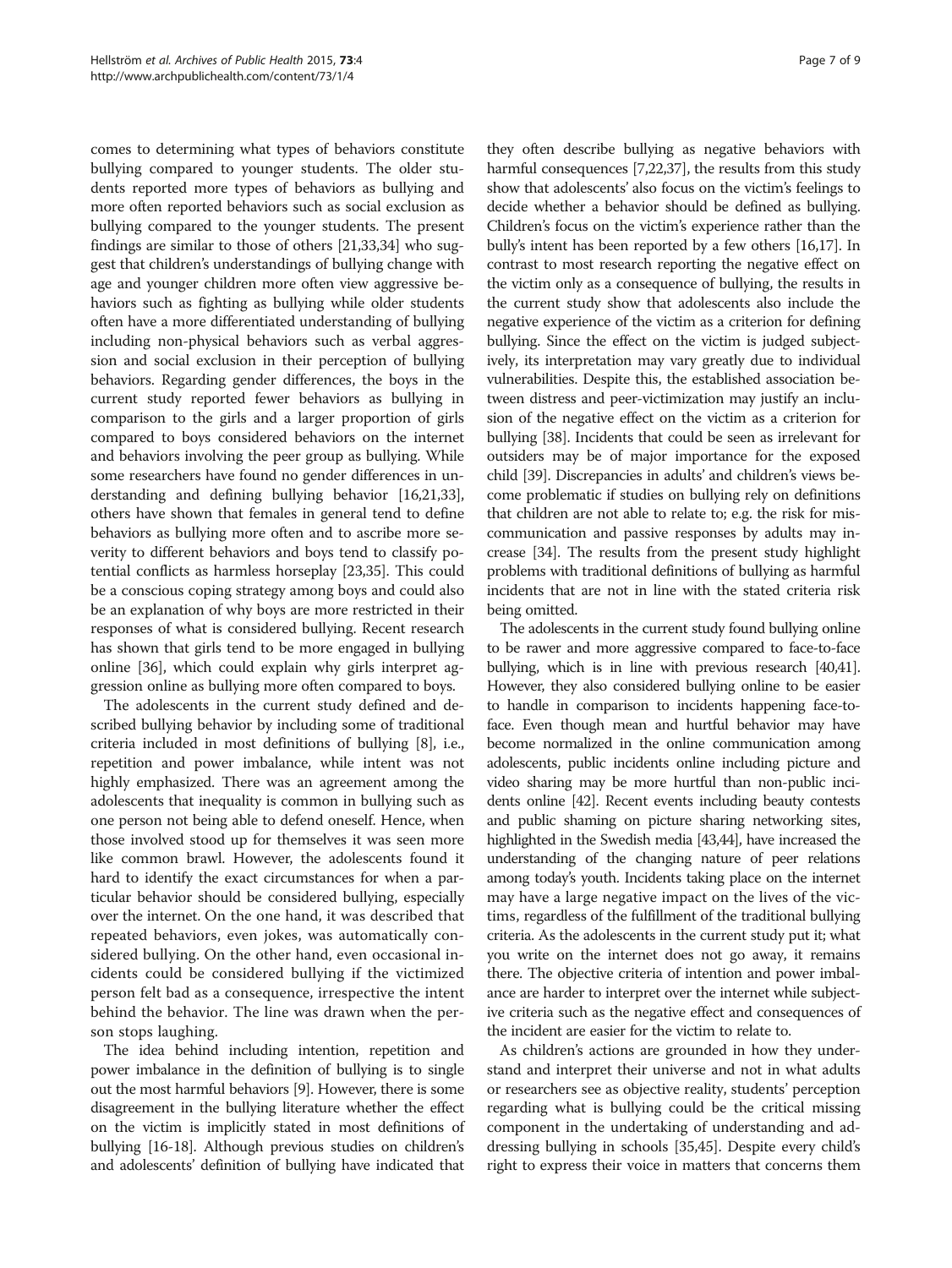<span id="page-7-0"></span>[[46](#page-8-0)], children's views have had little or no impact on the definition of bullying. Based on the results in the current study, and in line with suggestions by other researchers [[17,19](#page-8-0)], the estimation of bullying prevalence rates need to take children's perspectives into consideration.

### Methodological considerations

The schools in the questionnaire study were not randomly selected which could limit the representativeness and generalizability of the results. Since the principals were asked to make the class selection, it is possible that the selection of participants may be biased. Using a questionnaire asking adolescents which specific behaviors are considered bullying restricts their judgment of bullying to the given examples. Further, in qualitative research the findings are evaluated in terms of trustworthiness (credibility, dependability, and transferability) [\[32](#page-8-0)]. The current study used focus groups to encourage active discussions. The group interaction offered by focus groups encourage people to talk to one another; asking questions, exchanging experiences and commenting on each other's points of view [[47\]](#page-8-0). In the current study, boys and girls were divided into separate groups to make the group a safe place to discuss bullying [[48](#page-8-0)]. Choosing girls and boys from different schools and grade levels also enhanced the credibility of the data as it offered a richer variation and understanding of the phenomenon of bullying. A broad question on bullying was deliberately chosen to capture adolescents view on both traditional bullying and cyberbullying and to not restrict their answers to one or the other. Further, the trustworthiness was enhanced by involving three researchers in the analysis process to reach consensus and by including quotations from the transcribed text, showing similarities within and differences between categories [\[32](#page-8-0)]. The peer dynamics and relations between the participants in the focus groups were not known. Previous negative relations between group members could have impacted on the content of discussions. Adolescents' perceptions on bullying were identified but the participants were not asked about their personal experiences with bullying. Hence, we do not know whether the participants had been bullied or had bullied others which could have affected their perceptions of bullying. When group members have no personal experience with the topic, their discussions are based on opinions, which questions the transferability of the results in the current study to other groups and contexts [[32,49](#page-8-0)].

# Conclusions

A good start in the work to prevent bullying is to reach consensus among children and adults concerning what types of behaviors are considered bullying and under what circumstances a behavior should be defined as

bullying. All children have the right to express their opinions regarding matters that concerns them and allowing children's voices to be heard are crucial as they may not always be consistent with adults' understandings. The results from this study showed that the adolescents own understanding and definition of bullying didn't just include the traditional criteria of repetition and power imbalance, but also a criterion based on the health consequences of bullying. I.e., a single but hurtful or harmful incident could also be considered bullying irrespective of whether the traditional criteria were fulfilled or not. This adds to the existing literature by showing that adolescents included the victim's experience of hurt and harm as a criterion for defining bullying and not only as consequences of bullying. This may be of special relevance for the identification and classification of bullying incidents on the internet where devastating consequences have been reported from single incidents and the use of the traditional criteria of intent, repetition and power imbalance may not be as relevant as for traditional bullying. The results imply that the traditional criteria included in most definitions of bullying may not fully reflect adolescents understanding and definition of bullying. Assessments of bullying behaviors that ask adolescents to strictly adhere to the traditional definition of bullying might not identify all adolescents experiencing peer victimization and therefore not provide estimates of prevalence rates reflecting adolescents' own understanding of what it means to be bullied. Measuring hurt and harm in children is a complex task and raises concern with appropriate cut points. Future research should consider ways to include hurt and harm in peer-victimization assessments.

#### Competing interests

The authors declare that they have no competing interests.

#### Authors' contributions

LH initiated and implemented the study, conducted the data collection, analyzed the data and drafted the manuscript. LP participated in the data analysis and provided critical review of the manuscript. CH participated in the design of the study, participated in the data analysis and helped to draft the manuscript. All authors read and approved the final manuscript.

#### Funding

The research reported in this article was supported in part by The Swedish National Institute of Public Health and The Swedish Research Council for Health, Working Life and Welfare (Forte).

#### Received: 4 July 2014 Accepted: 28 October 2014 Published: 2 February 2015

#### References

- 1. Nocentini A, Calmaestra J, Schultze-Krumbholz A, Scheithauer H, Ortega R, Menesini E. Cyberbullying: labels, behaviours and definition in three European countries. Aust J Guid Couns. 2010;20(02):129–42.
- 2. Dooley JJ, Pyżalski J, Cross D. Cyberbullying versus face-to-face bullying. Z Psychol Z Angew Psychol/J Psychol. 2009;217(4):182–8.
- 3. Bandura A. Social cognitive theory of mass communication. In: Bryant J, Zillman D, editors. Media Effects: Advances in Theory and Research. 2nd ed. Hillsdale, NJ: Lawrence Erlbaum; 2001. p. 121–53.